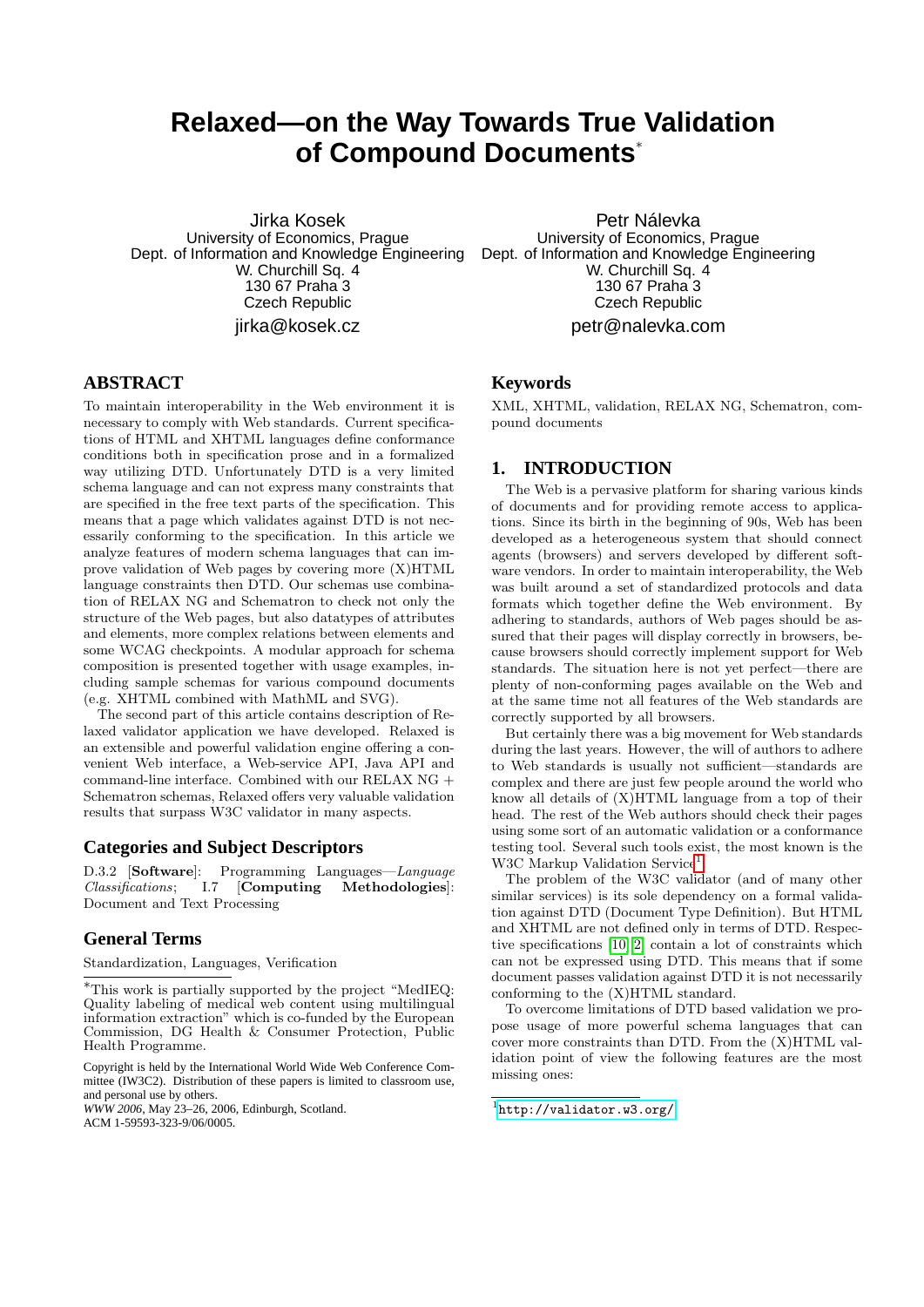- validation of element and attribute content against data types;
- support for validation of compound documents composed from XML fragments coming from various namespaces;
- emulation of SGML exclusions for XHTML document types;
- ability to express advanced constrains beyond structural validation.

In this paper we describe how can modern schema languages be utilized for this task [\(Section 2\)](#page-1-0). Then we describe how we have reformulated XHTML constraints using RELAX NG and Schematron [\(Section 3\)](#page-1-1). The [Section 4](#page-4-0) describes Relaxed validator that uses previously mentioned techniques to provide better validation service to Web content developers. In the last part of the article we outline directions for future development of our validation approach and the Relaxed application.

# **2. OVERVIEW OF THE MODERN SCHEMA LANGUAGES**

<span id="page-1-0"></span>Shortly after launching the XML 1.0 standard it became apparent that DTDs are lacking several critical features needed in many XML applications. The two most important and missing features were support for data types and namespaces. DTD does not have the concept of data types. Every element or attribute value is considered to be almost an arbitrary string. It is not possible to define content to look like a number, a date or a string with a given length.

Namespaces allow to combine several XML vocabularies in a single XML document. The resulting document is often called a compound document. Compound documents promote information reuse and encourage to invent new, previously unknown ways to process information stored inside documents.

Several new schema languages were created to overcome DTD limitations. Many of them were just prototypes or proprietary ones. Only two new schema languages get broader acceptance—W3C XML Schema [\[11\]](#page-9-2) and RELAX NG [\[6\]](#page-9-3). Both of those languages have very good support for data typing and namespaces. At the same time there are also big differences between those languages. Formal comparison of DTD, W3C XML Schema and RELAX NG can be found in [\[9\]](#page-9-4). To summarize briefly, RELAX NG is the most expressive language and offers the greatest flexibility in modularizing and combining schemas. This is the reason why RELAX NG is very popular for creating complex document oriented schemas like TEI<sup>[2](#page-1-2)</sup> or DocBook<sup>[3](#page-1-3)</sup>. W3C XML Schemas are enforcing unambiguity of schema<sup>[4](#page-1-4)</sup> and thus they are very popular in scenarios where unambiguous mapping from XML to object or database representation is required.

All previously mentioned schema languages are so-called grammar based languages. They define grammar of the

<span id="page-1-4"></span><sup>4</sup>This rule is called UPA (Unique Particle Attribution) in a W3C XML Schema terminology.

XML vocabulary by enumerating all elements and their content models. However, this approach is not sufficient in all situations. Some more complex constraints and relations between values in a document can not be captured in a grammar based approach. This problem can be solved by using rule based schema languages like Schematron. Schematron schema consists of a set of XPath expressions that are evaluated against the validated document.

Each schema language is good only in constraining of some document facets. In order to gain better validation results it is reasonable to combine several schema languages and validate document against all of them. Combination of Schematron with RELAX NG or W3C XML Schema is an example of such powerful constraint language. Moreover extensibility of both W3C XML Schema and RELAX NG allows to embed Schematron rules directly into principal, grammar based schema.

To prove the power of RELAX NG and Schematron for Web documents validation we created a validation application called Relaxed which utilizes RELAX NG and Schematron schemas for XHTML.

# **3. REFORMULATION OF XHTML IN RELAX NG AND SCHEMATRON**

<span id="page-1-1"></span>Relaxed is an open source project which aims to help authors of HTML documents to achieve better international standard compliance using an automated validation service. Modern state-of-the-art XML technologies allow Relaxed to provide better and more detailed validation results than other similar services including W3C validator. The project consists of two essential areas. The first is an HTML schema written in RELAX NG with embedded Schematron patterns which is further discussed in this section. The second but nevertheless important area is a validation engine which is discussed in [Section 4.](#page-4-0)

The W3C's HTML specifications usually consist of two different parts. The first part is the specification text which is basically a set of restrictions, recommendations and explanations provided in a verbal form. The second part is a DTD which is another source of restrictions written in a formalized form. To write standard compliant documents authors need to follow both parts, but only the DTD based part may be validated automatically. This means that authors still need to be familiar with the verbal specification, but most of them aren't. This leads to a huge amount of non-standard documents in today's Web environment which causes many interoperability problems.

The aim of Relaxed is to express most of the verbally formulated restrictions in a form that can be automatically validated to reduce the authors' knowledge requirements and to achieve a better HTML specification compliance. To reach this goal, Relaxed uses one of today's most expressive combination of schema languages, RELAX NG and Schematron. The biggest advantage over other similar approaches (including W3C XML Schema combined with Schematron) is aside from expressivity also some sort of elegance of use, possibility to easily integrate both languages and a great support for modularity.

# **3.1 Modularity**

Relaxed HTML schemas are derived from the work of James Clark "Modularization of XHTML in RELAX

<span id="page-1-2"></span> $^{2}$ <http://www.tei-c.org/>

<span id="page-1-3"></span> ${}^{3}$ <http://docbook.org>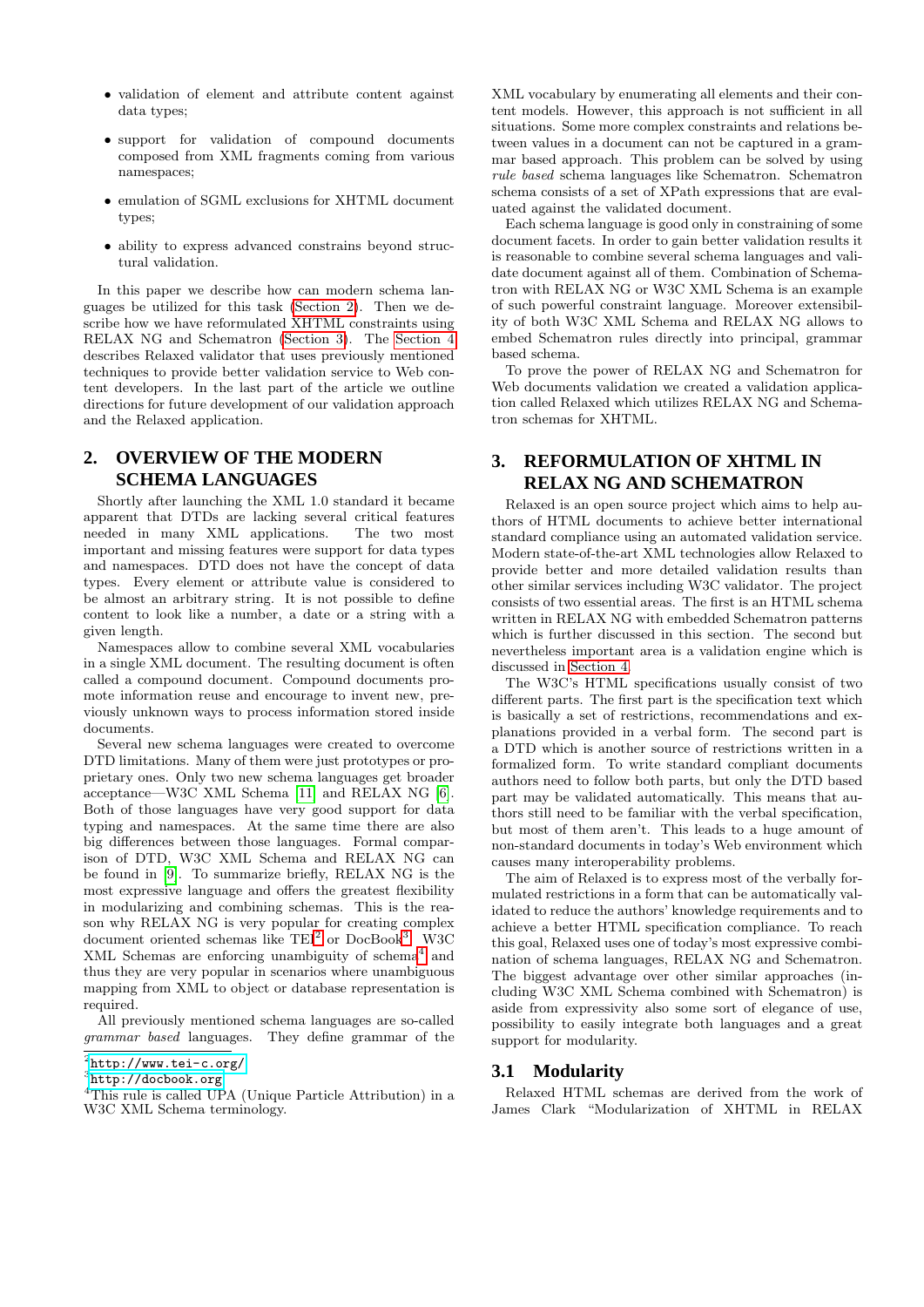NG" [\[7\]](#page-9-5). Those schemas demonstrate the power of RELAX NG modularity. If you look at XHTML modularization implementations using DTD or XML Schema, you see they need a specific model or driver schema for every used module combination. In RELAX NG, modularity is much more straightforward. The only thing that needs to be done is to include all desired modules and your new schema combination is done on the fly.

Suppose that a separate hypertext module should add possibility to use a linking element (a) everywhere in the Web page text. This can be accomplished by a simple definition that adds an a element into a list of elements which are permitted at the inline level.

<define name="Inline.class" combine="choice"> <ref name="a"/> </define>

There is no need to completely redefine the content model in which a occurs as is necessary in DTD and W3C XML Schema.

# Example 1: Modularity in RELAX NG

HTML4.01/XHTML1.0 specification defines three language subsets (strict, transitional and frameset) and every of them has it's own monolithic schema. Those three schemas contain a huge number of duplicities. Most of the definition is basically repeated in an unchanged form in all of them. This approach is really error-prone. One small change in the shared language subset requires definition modifications across all three different schemas. It is difficult to keep such schemas consistent and the schemas are also hard to read and understand. For instance, to find out which elements are shared by all three subsets, you have to go through all of the schemas. It's also difficult to tell which aspects of the language are specific for a particular language subset.

Relaxed schemas solve all the previously outlined problems. They define the three language subsets just by including the right modules. Common modules are shared among all the subsets. There is no duplicity and separation into modules brings better readability and easier maintenance. With such modular architecture it is easy to fine-tune the level of restriction during the validation process. Whether you want to validate HTML including the WCAG specification [\[5\]](#page-9-6) or you want to allow elements from different namespaces, the only thing you need to do is just to include the appropriate module.

# **3.2 Ability to easily extend schemas**

<span id="page-2-1"></span>Once we have basic schemas for XHTML ready, we can start to use them as a basis for compound documents schemas. This is a very challenging task especially if you only have experiences with DTD or W3C XML Schema. However, with a good initial schema organization it is quite easy to create such schema in RELAX NG.

Assume that we want to create schema for a XHTML+MathML validation. This means that proper MathML elements can be used anywhere inside the body element. Initial XHTML schemas used in Relaxed define a wildcard named pattern otherNamespaceElement which is used to allow non-XHTML elements and attributes almost

everywhere within XHTML documents (see [Example 2\)](#page-2-0). This is used to allow unrestricted use of foreign elements and attributes in XHTML.

| <define name="otherNamespaceElement"></define>      |
|-----------------------------------------------------|
| <element></element>                                 |
| <anyname></anyname>                                 |
| <except></except>                                   |
| <nsname ns="http://www.w3.org/1999/xhtml"></nsname> |
|                                                     |
|                                                     |
| <zeroormore></zeroormore>                           |
| <choice></choice>                                   |
| <attribute></attribute>                             |
| <anyname></anyname>                                 |
| <except></except>                                   |
| <b><nsname< b=""></nsname<></b>                     |
| ns="http://www.w3.org/1999/xhtml"/>                 |
|                                                     |
|                                                     |
|                                                     |
| $\text{text/}$                                      |
| <ref name="otherNamespaceElement"></ref>            |
|                                                     |
|                                                     |
|                                                     |
|                                                     |

Example 2: Wildcard named pattern

<span id="page-2-0"></span>But an XHTML+MathML schema should be more restrictive. It should precisely prescribe where MathML elements may occur and at the same time the schema must validate MathML fragments against a MathML schema. This means that the wildcard pattern must be redefined to cover only the elements outside from XHTML and MathML as is shown in [Example 3.](#page-3-0)

[Example 4](#page-3-1) shows the final schema for compound documents. We just need to include the standard XHTML schema, but during this inclusion we redefine the wildcard pattern to disallow also MathML elements. Then we add the MathML schema as a permitted element to all inline and block level contexts in XHTML.

We have used this approach to create schemas for XHTML+MathML, XHTML+SVG and XHTML+MathML+SVG. Every of those schemas comes in three variants—strict, transitional and frameset.

# **3.3 Support for datatypes**

A big advantage of using RELAX NG over DTD are definitely datatypes. DTD's datatypes are very elementary and incompetent to fully express the complexity of HTML datatype requirements. By default RELAX NG contains just two built-in data types, but those are fully extensible using external datatype libraries. A good example is the W3C XML Schema datatype library implementation, which brings a set of thirty seven carefully selected types to be used within RELAX NG. This set may be further restricted by setting intervals or by using regular expressions.

Relaxed schemas reflect most of the HTML datatype requirements including lengths and multilengths, characters, pixels, targets, font sizes, colors and many more. Two representative datatype definitions are shown in [Example 5.](#page-3-2)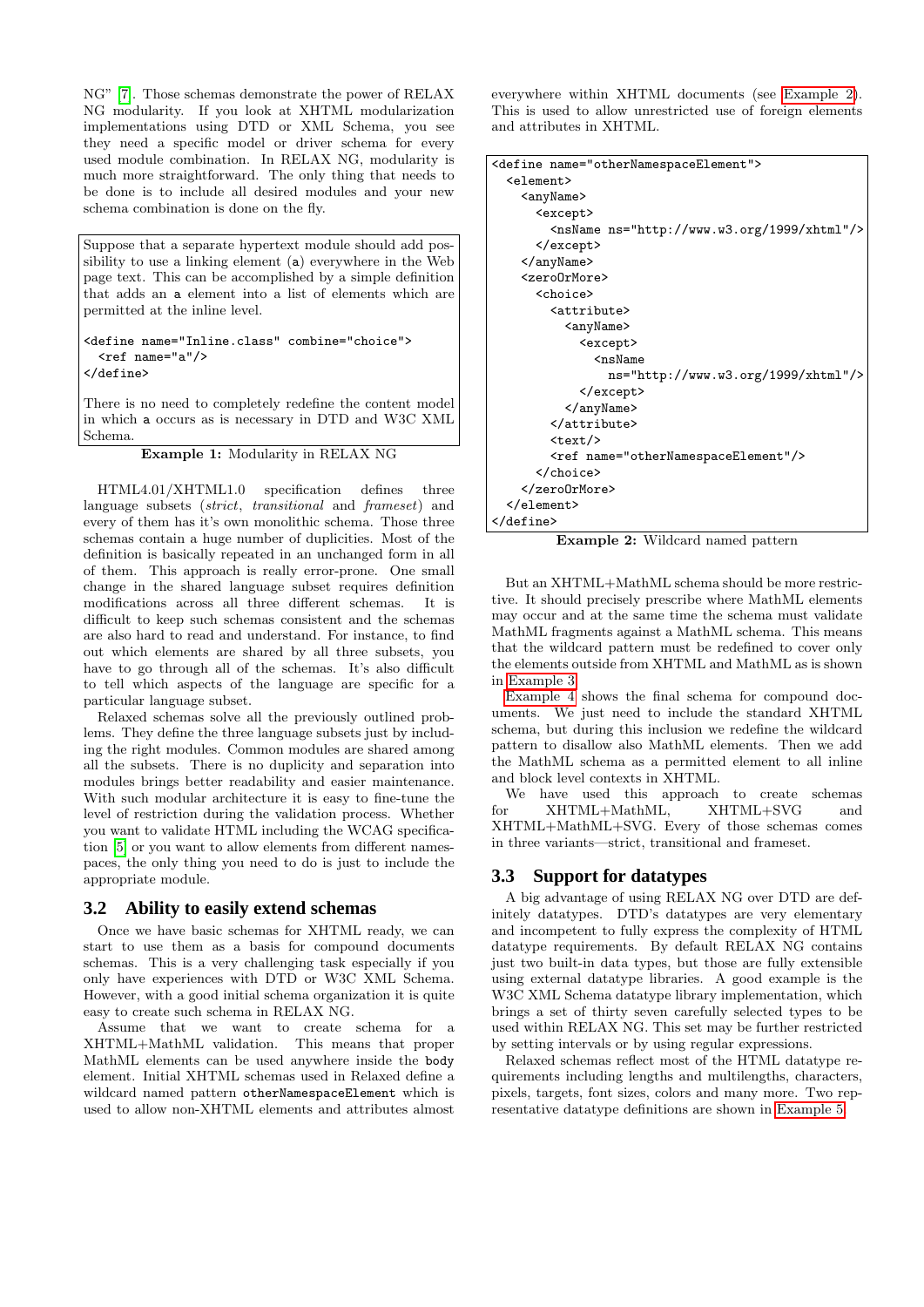```
Assume that this schema is saved in ns-xhtml-mathml.rng.
<element
   xmlns="http://relaxng.org/ns/structure/1.0">
 <anyName>
   <except>
     <choice>
        <nsName
          ns="http://www.w3.org/1999/xhtml"/>
        <nsName
          ns="http://www.w3.org/1998/Math/MathML"/>
      </choice>
   </except>
 </anyName>
 <zeroOrMore>
   <choice>
     <attribute>
        <anyName>
          <except>
            <choice>
              <nsName
                ns="http://www.w3.org/1999/xhtml"/>
              <nsName
                ns="http://www.w3.org/1998/
                                       Math/MathML"/>
            </choice>
          </except>
        </anyName>
      </attribute>
      <text/><ref name="otherNamespaceElement"/>
   </choice>
 </zeroOrMore>
\langle/element>
```
<span id="page-3-0"></span>Example 3: Wildcard pattern with excluded XHTML and MathML elements

# **3.4 Using Schematron to enforce additional checks**

There are several reasons why embedding Schematron patterns may help to enhance the schema definition. Some restrictions are simply inexpressible using RELAX NG. Those are usually complicated structural conditions. A nice example is the requirement that select elements with an absent multiple attribute can not have more selected options (see [Example 6\)](#page-4-1), another example is the WCAG requirement for a proper heading section order. Even a simple requirement to keep id and name of the same element equal, would be hard to express using RELAX NG only.

Another reason for using Schematron are situations when RELAX NG definition is possible but too complicated. Some of the restrictions may be expressed using Schematron with a simple XPath expression while RELAX NG implementation would involve many lines of code or changes across the schema modules. For instance, HTML specification requires a form element to have no other form elements nested. While RELAX NG definition would be quite complicated, possibly involving the introduction of a completely new module, by using Schematron we just need to add a very simple XPath rule shown in [Example 7.](#page-4-2)

Combining RELAX NG with Schematron may even sim-

```
<grammar ns="http://www.w3.org/1999/xhtml">
<include href="xhtml-strict.rng">
 <define name="otherNamespaceElement">
    <externalRef
       href="exclude/ns-xhtml-mathml.rng"/>
 </define>
</include>
<define name="Block.class" combine="choice">
 <externalRef href="../mathml/mathml2.rng"
       ns="http://www.w3.org/1998/Math/MathML"/>
</define>
```

```
<define name="Inline.class" combine="choice">
 <externalRef href="../mathml/mathml2.rng"
      ns="http://www.w3.org/1998/Math/MathML"/>
</define>
```
#### </grammar>

<span id="page-3-1"></span>Example 4: XHTML+MathML compound document schema

```
Interesting HTML datatypes defined in RELAX NG.
<define name="tabindexNumber.datatype">
  <data type="nonNegativeInteger">
    <param name="pattern">[0-9]+</param>
    <param name="minInclusive">0</param>
    <param name="maxInclusive">32767</param>
  </data>
</define>
<define name="Target.datatype">
  <data type="string">
    <param name="pattern">_(blank|self|parent|top)
                          |[A-Za-z].*</param>
  </data>
</define>
```
Example 5: HTML datatypes

<span id="page-3-2"></span>plify the schema modularity design. In RELAX NG it is usually very simple to extend some elements by importing an additional module. You just need to specify the type of mutual combination and elements with same names are automatically merged. But element restrictions are more complicated. In this case you need to completely redefine some element within an import statement to create its more restrictive version. In some situations this may cause problems as imports usually take place outside modules in the main scheme where we specify all modules which shall be used. To keep this schema simple it is usually inconvenient for us to invade this part with any additional element definitions. A very convenient solution is to use Schematron for this additional restriction by including a simple rule into the module where it really belongs. Such restriction is automatically applied in case the module is imported.

As you can see RELAX NG and Schematron are very good fellows. Combining them together brings a strong value added. It may not only increase the expressiveness, but also simplify the schemas and make them more humanreadable. Both languages have a very distinct philosophy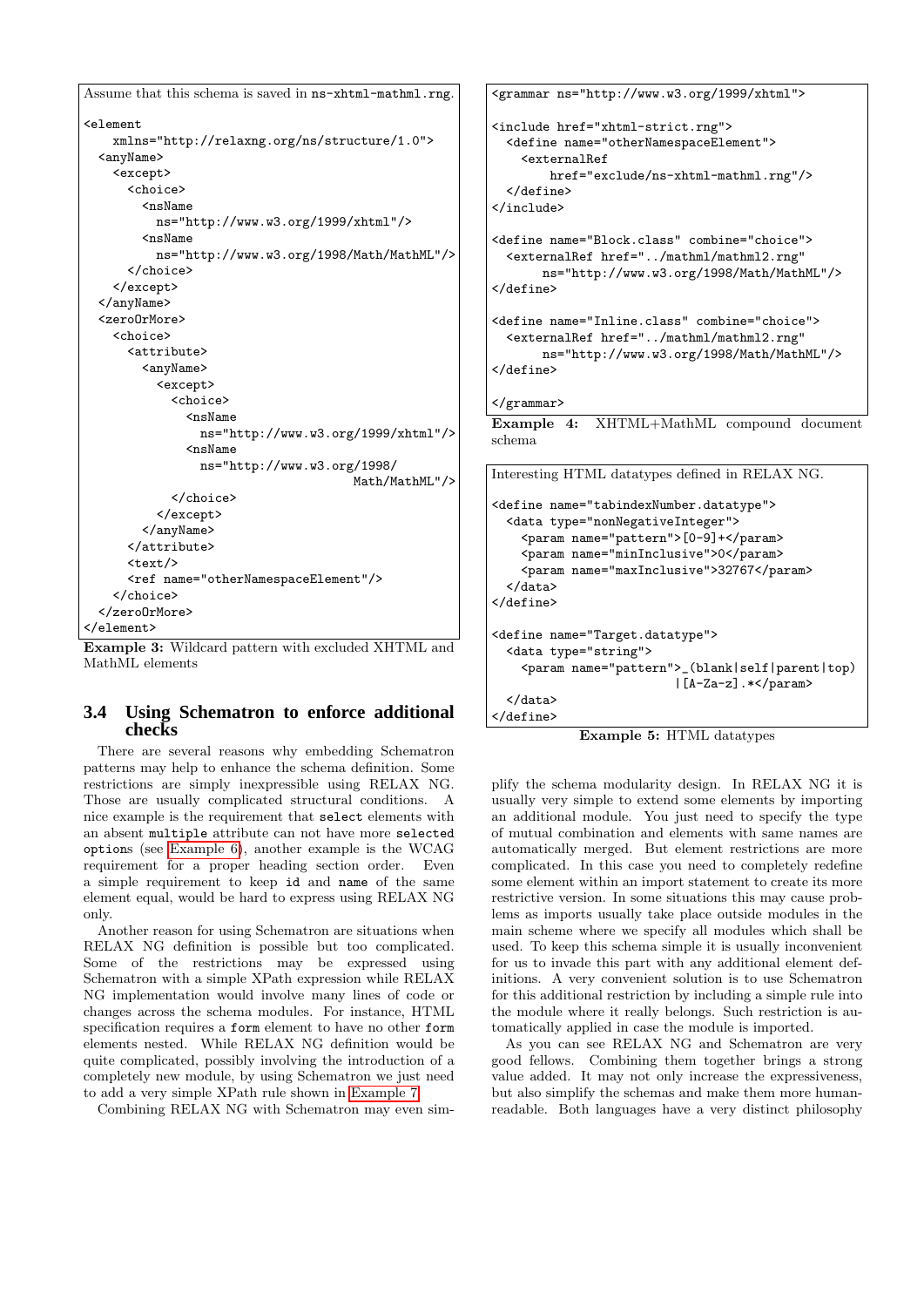Sometimes grammar based languages cannot express what is otherwise easily expressible by a rule based language.

```
<sch:rule context="html:select">
 <sch:report test="not(@multiple) and
                count(html:option[@selected]) > 1">
   Select elements which aren't marked
   as multiple may not have more
   then one selected option.
 </sch:report>
</sch:rule>
```
Example 6: Selected options

<span id="page-4-1"></span>In some situations, using grammar based languages may be an overhead. Schematron is used here to emulate SGML exclusions feature unavailable in XML DTD.

```
<sch:rule context="html:form">
  <sch:report test="descendant::html:form">
       form element can not have any nested
       form elements
  </sch:report>
</sch:rule>
```
<span id="page-4-2"></span>Example 7: Disabling nested forms using Schematron

and their use is more or less suitable in different situations and for different purposes. Smart decisions about where to use which language can significantly improve the schemas by getting the best value of both.

# **3.5 Example of improved validation**

<span id="page-4-9"></span>The power of RELAX NG and Schematron can be seen on [Example 9.](#page-4-3) This page contains four HTML specification violations:

- border attribute contains value 10%, but according to the specification it should contain only integer value<sup>[5](#page-4-4)</sup>, not percent value.
- color attribute has nougat value. According to the specification<sup>[6](#page-4-5)</sup> this attribute can contain only numeric color value (sRGB) or one from the sixteen predefined color names<sup>[7](#page-4-6)</sup>.
- The second part of the page contains form element which is nested inside another form element. This is also prohibited<sup>[8](#page-4-7)</sup>.
- The last form has attributes name and id with distinct values (form1 and form2). But according to the speci-fication<sup>[9](#page-4-8)</sup> these attributes must share same value when used on the single form element.

If you try to validate this page with W3C Markup Validation Service you are notified that this page is valid. But

```
5http://www.w3.org/TR/html4/struct/tables.html#
adef-border-TABLE
```
<span id="page-4-5"></span> $^6$ [http://www.w3.org/TR/html4/present/graphics.html#](http://www.w3.org/TR/html4/present/graphics.html#adef-color-FONT) [adef-color-FONT](http://www.w3.org/TR/html4/present/graphics.html#adef-color-FONT)

```
^{7}http://www.w3.org/TR/html4/types.html#type-color
8
http://www.w3.org/TR/html4/interact/forms.html#
h-17.3
```

```
^{9}http://www.w3.org/TR/html4/struct/links.html#
anchors-with-id
```
The transitional subset of XHTML is with few exceptions less restrictive than the strict subset. One of the exceptions is the param element and it's name attribute which is optional in strict but mandatory in transitional. The following rule embedded in one of the transitional specific modules can easily solve this requirement.

```
<sch:rule context="html:param">
<sch:assert test="@name">
 The name attribute of param element is mandatory.
</sch:assert>
</sch:rule>
```
Example 8: Schematron is a good option to use in case of restrictive modularity

as you can see, this page contains four violations of HTML specification. In contrast validation against our RELAX NG and Schematron schema reveals all errors (see [Figure 2\)](#page-6-0).

```
\hbox{\tt <html>>}...
  <body>
    ...
    <h1>Datatype tests</h1>
    <table border='10%'>
      <tbody>
        <tr>
         <td><font color='nougat'>B</font></td>
        \langle/tr>
      </tbody>
    </table>
    ...
    <h1>Nested form</h1>
    <form action='process.form'>
      <div>
        <form action='process.subform'>
         <p>Somethings wrong</p>
        </form>
      </div>
    </form>
    ...
    <h1>Id and name are not the same</h1>
    <form name='name1' id='name2'
          action='process.form'>
      <p>Somethings wrong</p>
    </form>
    ...
  </body>
</html>
```
<span id="page-4-3"></span>Example 9: Sample HTML document with errors

# **4. RELAXED APPLICATION**

<span id="page-4-0"></span>Relaxed application was designed to be fully configurable, extensible and to provide a transparent and easy-to-use validation interface. Beside the application programming interface (API), which may be used to embed Relaxed validation functionality into other applications or tools, Relaxed features a Web-based user interface and a command-line user interface as well. Where command-line interface is mainly intended for testing and administration, the Web-based interface may serve for two different purposes. An HTML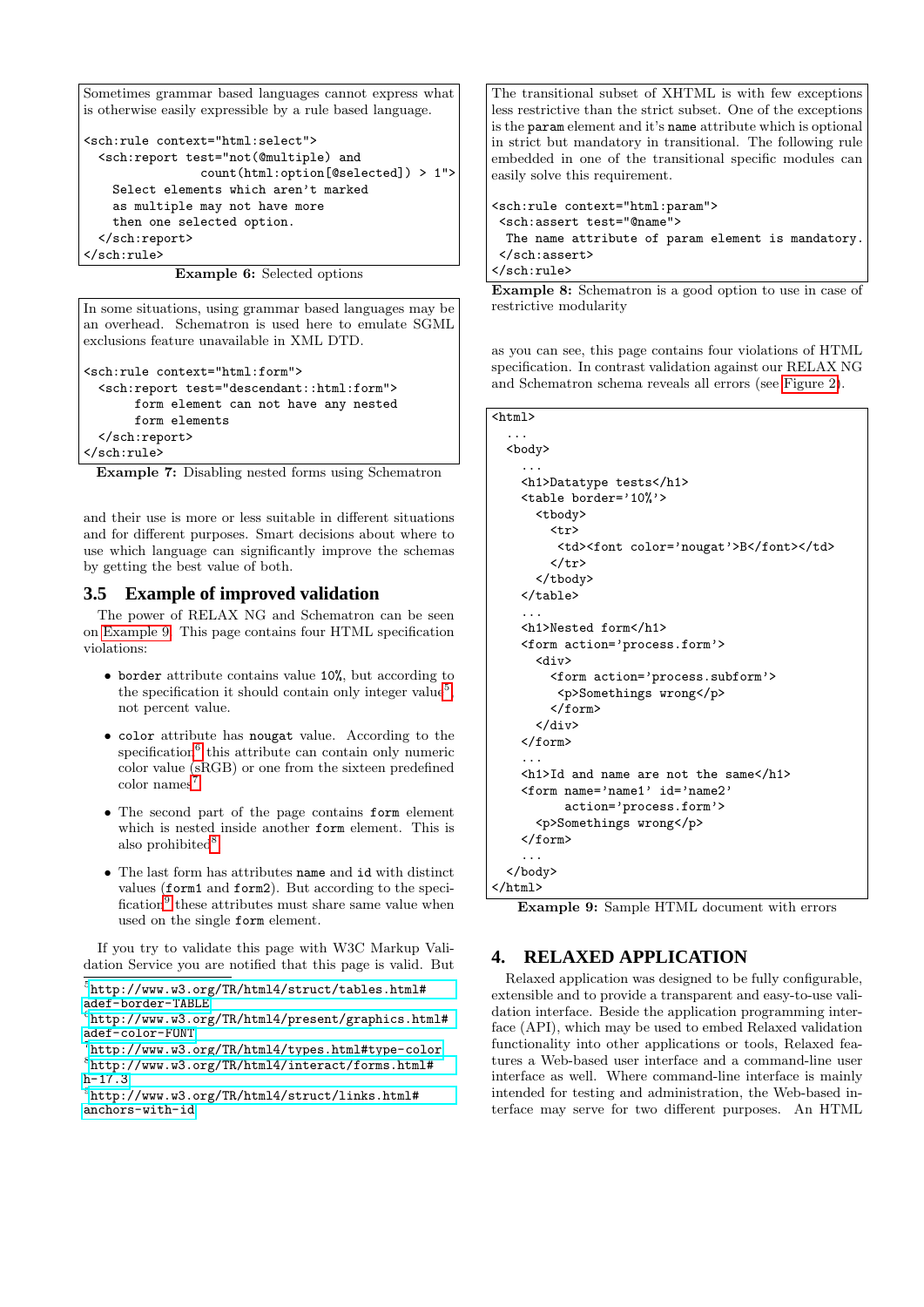font-end may be rendered by a Web browser to allow a broad variety of users to interact with the validation engine, whereas an XML result output is intended for automated processing by another service or application.

### **4.1 Web-based user interface**

<span id="page-5-2"></span>Users may access Relaxed validation functionality through an HTML user interface with their Web browser. The only mandatory parameter to start a validation process is the URL of the source document. But the user can specify a number of additional validation parameters as well. Documents are implicitly validated against XHTML1.0/HTML4.01 specification, but as you can see on [Figure 1](#page-6-1) there are several other possibilities to choose from the "restriction" select box. For instance the user may include WCAG 1.0 [\[5\]](#page-9-6) restrictions, choose to disallow elements from different namespaces, to validate compound documents etc...

By default the document type declaration is automatically detected by Relaxed. The "doctype" select box allows user to force Relaxed to handle his document as a different document type than declared. XHTML1.0/HTML4.0 specifies three language subsets with different level of strictness. One reasonable approach to use this validation parameter is to check your document's validity for a less or more restrictive language subset. In case your document is valid for a different document type than declared, you may think about changing your document type declaration. You may also use this parameter to bypass the Relaxed autodetection mechanism for some reason.

At the bottom in [Figure 1](#page-6-1) you see three check boxes. They represent another validation parameters which can be also specified. The check box labelled "view source" appends the complete document's source at the bottom of the validation output and links the error messages to the corresponding source lines. "Brief output" hides messages with a low severity level when checked. The last check box called "dirty parser" makes Relaxed convert the current document into well-formed XML before the validation takes place. This helps authors to focus on the structural problems rather than on syntactical ones. The purpose of those three parameter's is mainly to rearrange the validation output to make it more readable and easy to understand.

In [Figure 2](#page-6-0) you see an example of the validation output. The demonstrational document is considered to be invalid. There is one info message at the top telling the user that Relaxed has successfully detected the document type. This is followed by four error messages. The first one complains about a mismatched name and id attribute within the scope of the same element. The second error highlights a form element nested into another form element. And the third and fourth error reflects an HTML datatype violation. All of the mentioned errors are XHTML1.0/HTML4.0 specification violations and none of them is reported when using the current version of W3C validator (see [Section 3.5\)](#page-4-9).

# **4.2 Relaxed internals**

<span id="page-5-1"></span>Relaxed validation engine is written in Java and uses a number of third-party libraries. One of those libraries is the Sun's Multi-Schema Validator (MSV), which is used to validate XML against RELAX NG schemas. Another reason for using MSV is that it implements a common validation interface called JARV. This interface allows Relaxed to eas-

ily switch to a different validation library or to configure Relaxed to use schemas written in several different schema languages and combine them.

Relaxed was also designed to validate Schematron patterns embedded in RELAX NG schemas. This step is achieved through several XSLT transformations. Those are processed using the Saxon<sup>[10](#page-5-0)</sup> library. One of the reasons to use Saxon are its extension capabilities. As the standard transformation mechanism doesn't provide information about current source file line numbers, one of the Saxon's extensions is used to provide this information, which is essential for validation results usability and convenience.

Using current XML technologies gives Relaxed the power to validate more than the others, but not all real-life HTML documents are XML instances. Despite XML brings many advantages to HTML, there is still a significant number of documents adhering to the HTML 4.x specification, which is an application of SGML. As SGML is less restrictive than XML, those documents mostly don't meet the requirements for a well-formed XML which makes processing of those documents using common XML tools impossible. Enabling Relaxed to validate XHTML documents only would make its applicability in current heterogeneous Web environment very limited. That's a reason why Relaxed uses another library called TagSoup. A specially modified version of Tag-Soup brings the possibility to convert HTML documents to well-formed XML (basically to XHTML) and to keep users informed about most SGML syntax violations at the same time. TagSoup architecture always guarantees a well-formed output which makes possible to validate almost all of the current real-life HTML documents using Relaxed validation engine.

### *4.2.1 Application architecture*

Relaxed architecture consists of several integrated components. The centerpiece of the application is a validator container, which contains a set of different validation components. The container basically manages the validation process. It invokes all registered validation components in a sequence and finally aggregates their validation results.

A validation component is designed to handle a large number of validation requests against a small set of prearranged schemas. Preparing a schema for validation may be a quite expensive operation. For that reason the component caches every prepared schema when it is first requested in order to make it ready for future immediate use.

Currently there are two different validation components implemented in the Relaxed project. One of them is basically a wrapper around the JARV validation interface. The component can be be configured to use any schema language supported by any validator which implements the JARV interface. This validation component is used in the Relaxed project to validate the modular RELAX NG schemas.

The second component does the embedded Schematron pattern validation. The schema preparation process is a series of three XSLT transformations. First transformation extracts the embedded Schematron patterns from RELAX NG schema modules. After that, Schematron is transformed into an XSLT stylesheet. Finally the third transformation adds Saxon line number extension elements. The outcome of those transformations is again an XSLT stylesheet which can be directly used for validation of the individual documents.

<span id="page-5-0"></span> $^{10}$ <http://saxon.sf.net>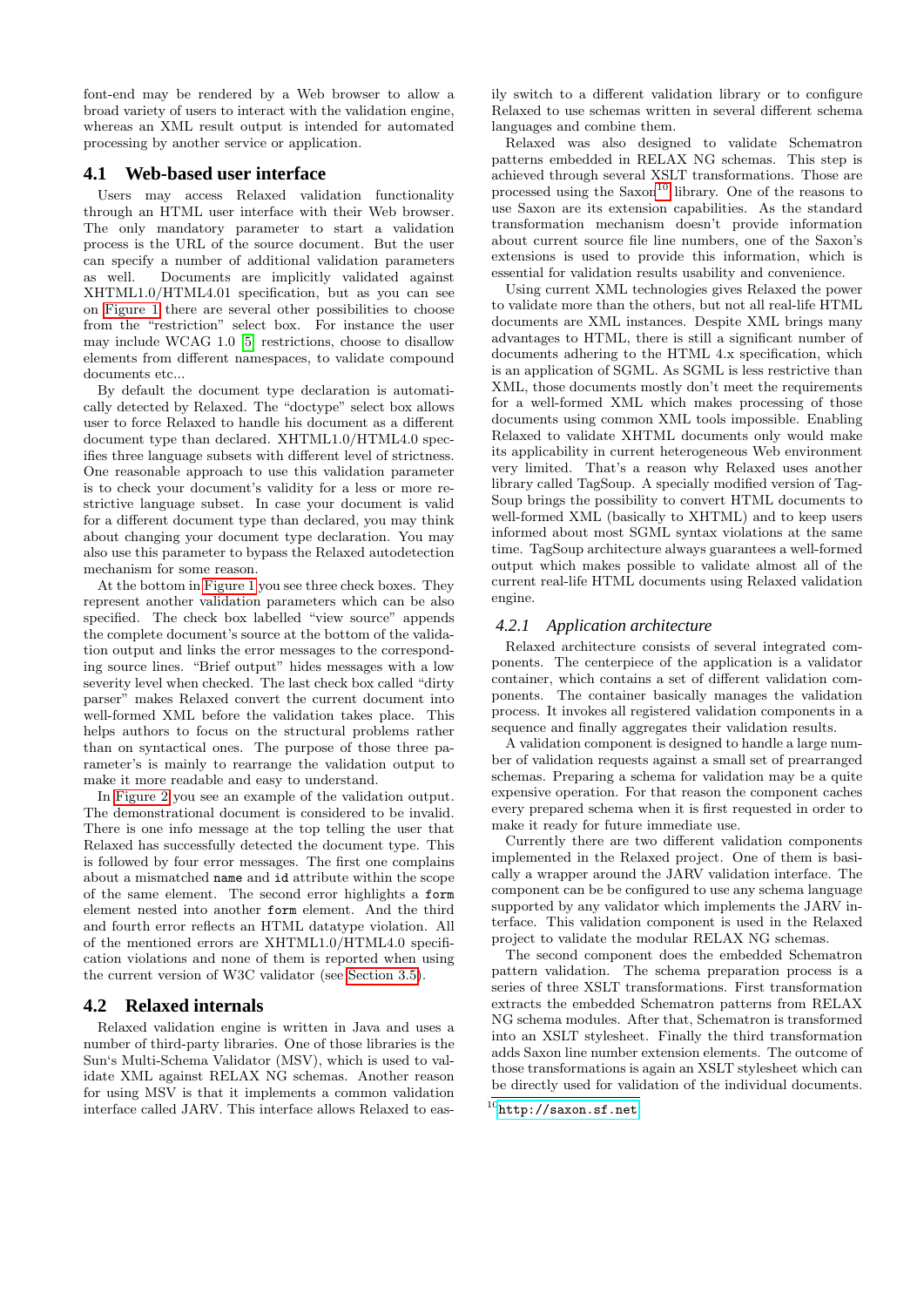| "RELAXED" the HTML Validator - Mozilla Firefox                                                                                                                                                                                                                                                                                                                                                                                                                                                                                                                                                                                                                     | $-10x$ |
|--------------------------------------------------------------------------------------------------------------------------------------------------------------------------------------------------------------------------------------------------------------------------------------------------------------------------------------------------------------------------------------------------------------------------------------------------------------------------------------------------------------------------------------------------------------------------------------------------------------------------------------------------------------------|--------|
| Go Bookmarks<br>Edit View<br>Tools Help<br>File                                                                                                                                                                                                                                                                                                                                                                                                                                                                                                                                                                                                                    |        |
| $\mathbf{I}$ $\mathbf{G}$<br>$\left\langle \!\!\left\langle \!\!\left\langle \cdot\right. \right\rangle \cdot \left\langle \!\!\left\langle \!\!\left\langle \cdot\right\rangle \right\rangle \right\rangle \otimes \left\langle \!\!\left\langle \cdot\right\rangle \right\rangle \otimes \left\langle \!\!\left\langle \cdot\right\rangle \right\rangle \right\rangle_{\text{C}}$ http://localhost:8080/relaxed/                                                                                                                                                                                                                                                 |        |
| W3C XHTML1.0/HTML4.01<br>WAI WCAG1.0 + W3C XHTML1.0/HTML4.01<br>W3C XHTML1.0/HTML4.01 (foreign elements are forbidden)<br>W3C XHTML $1.0 + SVG1.1$<br>W3C XHTML $1.0 + \text{MathML2.0}$<br>W3C XHTML1.0 + MathML2.0 + SVG1.1<br>Autodetect<br>the HTML⁄ validator<br>XHTML 1.0 Strict<br><b>About</b><br>Project<br><b>Source</b><br>XHTML 1.0 Transitional<br>URL<br>XHTML 1.0 Frameset<br>http://<br>HTML 4.01 Strict<br>HTML 4.01 Transitional<br>Restriction<br>HTML 4.01 Frameset<br>I W3C XHTML1 <del>.0/</del> HTML4.01<br>Doctype<br>Autodetect<br>$\Box$ view source $\Box$ $\Box$ brief output $\Box$<br>dirty parser <sup>[7]</sup><br><b>Validate</b> |        |
| Copyright © Petr Nalevka 2005                                                                                                                                                                                                                                                                                                                                                                                                                                                                                                                                                                                                                                      |        |

Figure 1: Relaxed user interface

<span id="page-6-1"></span>

Figure 2: Validation output

<span id="page-6-0"></span>Such validation process is again nothing else than another XSLT transformation.

Another part of the architecture is a filter chain mechanism. Before any document is processed by the validator container, it is first passed into a filter

chain. The chain can consist of a number of filters. Filters may modify the validated document content with respect to the current validation properties. As well as the validation components, filters also have the ability to issue validation errors. One example of a filter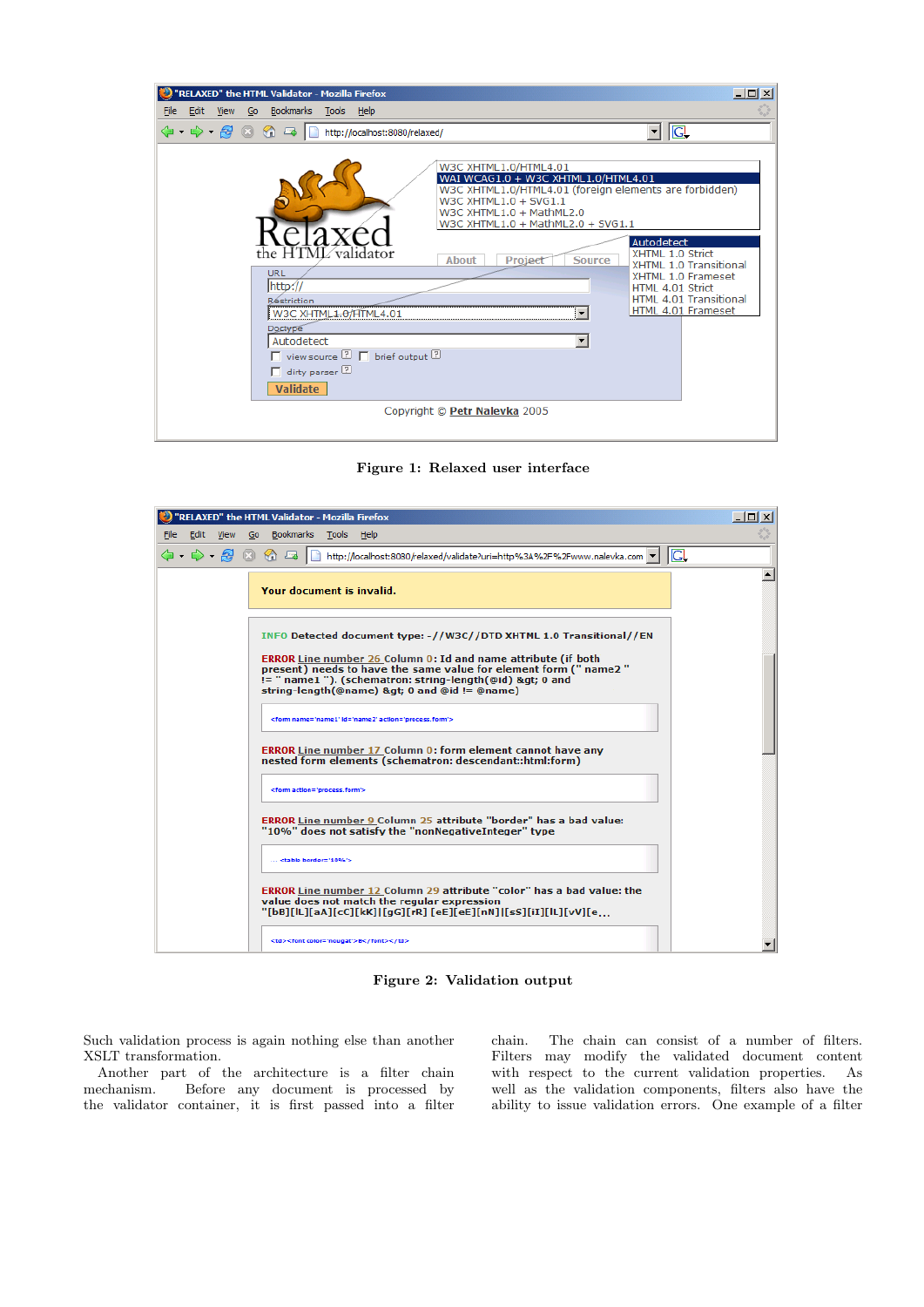

Figure 3: Application architecture



Figure 4: Schematron validation

implementation is the HTML to XHTML conversion filter.

#### *4.2.2 Schema selection*

<span id="page-7-2"></span>As there are several types of HTML documents and every type needs a special schema to be validated, Relaxed validator needs some mechanism to map document types to relevant schemas. An eligible unique document type identifier is the public identifier used in the document type declaration. Occurrence of such declaration in HTML documents is required by the W3C HTML specification.

Relaxed validation components use a special configuration file to map document types to schemas. Such mapping may be further structured into different validation options which are basically different mapping subsets. It is possible to specify which option to use at each validation request. For instance a user may specify such an option, using a select box in a user interface. Grouping mappings into options allows Relaxed users to select schemas or a group of schema modules involved in the particular validation process and thereby for instance adjust the level of validation strictness.

#### *4.2.3 Validation dispatching and validation result aggregation*

When a validation request is retrieved, the validation container component performs a sequence of predefined steps. At first the specified document is retrieved, filtered by the filter chain and stored in a reusable form to be accessible among several validation components. After that the validator container triggers all registered validation components to start their individual validation tasks.

During this process, the validator container propagates a shared error handler instance into all validation components and even into all chained filters. The error handler collects all messages issued by different components. It may also perform additional operations e.g. message sorting or grouping on them.

A message contains an explanatory text, severity level and when it makes sense also a position of the described issue in the source document (usually specified by a line number and possibly by a column). The info severity level is used to inform the user about the validation process stages. Warnings are used in case some observed issue is not directly violating the specification, but instead its use in such a context is not recommended or questionable. The validated document is labelled as invalid in a case that the error handler retrieves any error or fatal error messages. The error severity level is used in case of a recoverable schema violation, while fatal error announces a serious problem, which makes further document processing impossible (e.g. document isn't wellformed).

### *4.2.4 Legacy HTML parser*

As discussed in [Section 4.2,](#page-5-1) for Relaxed it is very important to keep backward compatibility with HTML4.x documents. For that reason the  $TagSoup<sup>11</sup>$  $TagSoup<sup>11</sup>$  $TagSoup<sup>11</sup>$  library has been integrated into the Relaxed project. TagSoup is a SAXcompliant parser which allows standard XML tools to be applied to the real-life HTML documents. What's important, TagSoup architecture guarantees a well-formed output under all circumstances without any syntax error thrown. The TagSoup motto is "Just Keep On Trucking". This means that from any HTML4.x document Relaxed gets always a well-formed input.<sup>[12](#page-7-1)</sup>

From the Relaxed point of view the TagSoupes philosophy is both, its biggest advantage and its biggest Relaxed requirement is to convert the SGML syntax into the more strict XML syntax but to stay notified about any SGML violations at the

<span id="page-7-0"></span><sup>11</sup><http://home.ccil.org/~cowan/XML/tagsoup/>

<span id="page-7-1"></span><sup>12</sup>We also tested Java version of HTML Tidy ([http://](http://sourceforge.net/projects/jtidy) [sourceforge.net/projects/jtidy](http://sourceforge.net/projects/jtidy)), but this library was not able to correctly load and parse many real world documents.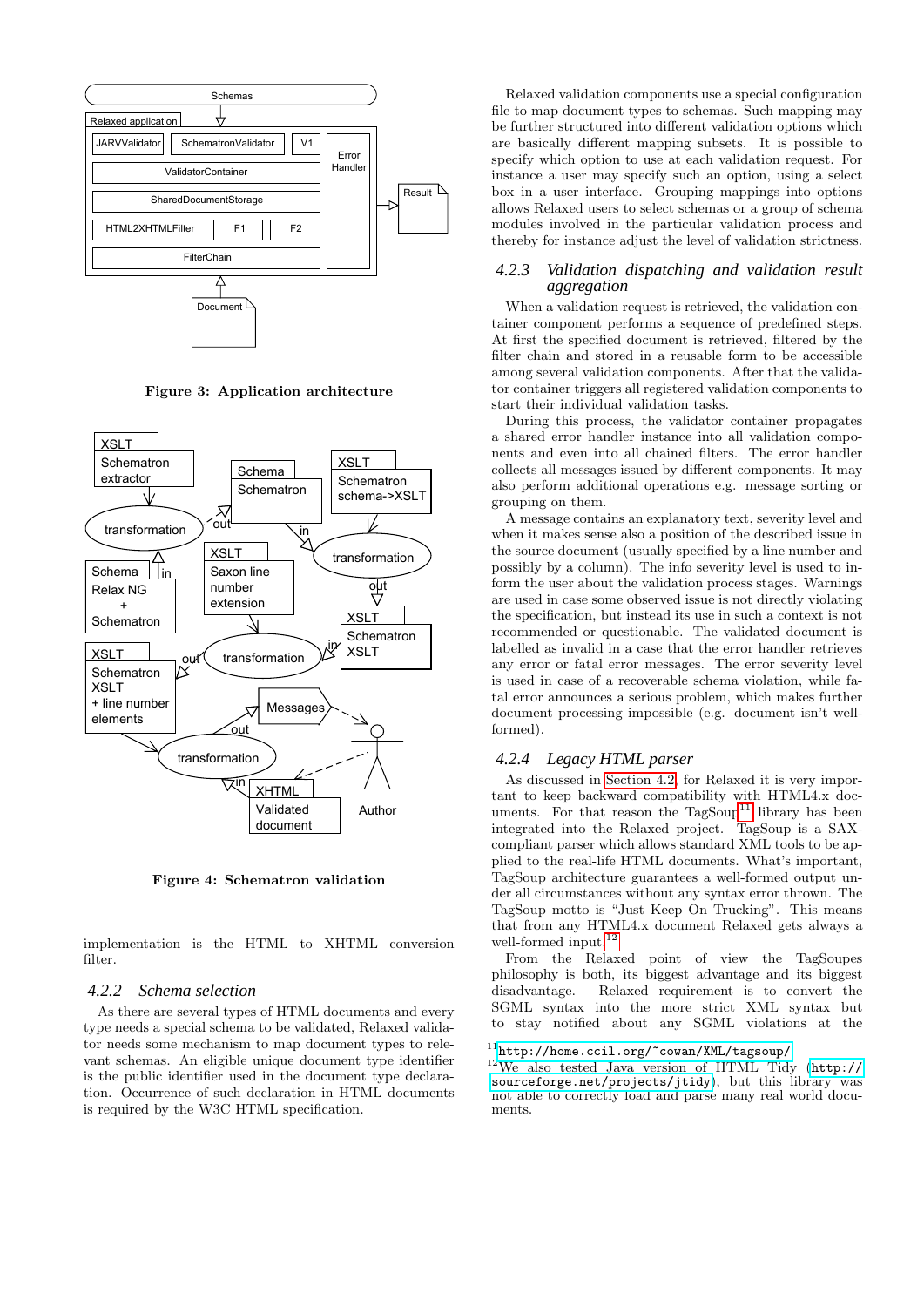same time. A TagSoup patch was necessary to achieve that.

TagSoup is basically a simple state-machine. When parsing a document, every important unit of the document transits TagSoup into a different state by invoking an action. A simple example of such behavior is an end tag without the start tag. This transits TagSoup into a special state where a repair action is invoked and the omitted tag is set right. Other violations e.g. missing end tag, unknown entities, attribute minimization, overlapping tags (see [Example 10\)](#page-8-0) etc. are repaired in a similar manner. The problem is that fixed SGML violations stay hidden to Relaxed and the user doesn't get notified about them. Overlapping tags are a fatal violation of XML as well as SGML. If TagSoup wouldn't fix such a problem the XML parser used in Relaxed would throw a fatal error, the validation process stops and the user gets finally notified. As you can see one solution is to modify TagSoup to fix just those errors which violate XML but not SGML.

before TagSoup:

<p> <i> Hello,</p> world! </i>

after TagSoup:

<span id="page-8-0"></span><p> <i> Hello,</i></p><i> world! </i>

Example 10: Overlapping elements

Another approach currently used in Relaxed is to let Tag-Soup fix all problems, but force him to report those, which are an SGML as well as an XML violation, with a specific error message. This approach is more comfortable for the user. As the validation process doesn't stop, the user gets most of the errors during a single validator run.

#### *4.2.5 REST Interface*

Representational State Transfer (REST) is a model for building Web-services based solely on the HTTP protocol and the URL specification. The client accesses a URL (a resource identifier) and gets a response (a resource representation) in some understandable form, for instance XML, HTML, PNG etc... REST is a light-weight alternative to SOAP, XML-RPC and other protocols which may mean an overhead in some simple situations. This is exactly the case of Relaxed as it features just one method with a small number of parameters.

The general URL for Relaxed REST Interface looks like this:

#### http://servername/context/method?parameter1=value& parameter2=value&...&parameterN=value.

The validation method is called validate and the context name depends on the particular server deployment. The validate method has a set of parameters. They basically correspond to the validation parameters introduced in [Sec](#page-5-2)[tion 4.1.](#page-5-2)

Validation parameters

- uri the document to be validated (mandatory to start the validation process)
- option name of the validation option, specified in the document type to schema mapping, see [Section 4.2.2](#page-7-2) (if not specified a default option is used)
- source (true / false default) specifies whether to include the full document's source within the validation output
- severity (true / false default) filters low severity level messages from the output

filterForcedDoctype (... / autodetect – default) forces an explicit document type, if not default

- filterDirtyParser (true / false default) if true, document is converted to well-formed XML before validation
- xml (true / false default) choose between HTML and XML output

The xml parameter determines the output format. If not specified the output is by default HTML which can be rendered by a Web browser. If set to true, the response is an XML output which is tailored for further automated processing by some other tools, applications or different services (see [Example 11\)](#page-8-1).

```
<relaxed>
 <source
   url="http://nalevka.com/resources/
relaxed/poc.html"/>
 <output result="Your document is invalid.">
   <message severity="INFO">
      <text>Forced document type:
            -//W3C//DTD XHTML 1.0 Strict//EN</text>
   </message>
    <message severity="ERROR">
      <locator line="9" column="25" />
      <text>attribute "border" has a bad value:
           "10%" does not satisfy
           the "nonNegativeInteger" type</text>
      <source>... &lt;table border='10%' &gt; </source>
  </message>
   ... more messages ...
   </output>
</relaxed>
```
Example 11: Relaxed XML output

# <span id="page-8-1"></span>**5. FUTURE WORK**

There is no doubt that compound documents are the future of the Web. Compound documents combine elements from several vocabularies in one XML document. In the Web paradigm, compound document is usually a combination of XHTML with SVG, MathML, XForms, SMIL or VoiceXML fragments. In [Section 3.2](#page-2-1) we have shown how to manually create a schema which combines several vocabularies together and which can be used for validation of compound documents. We plan to create schemas for additional vocabulary combinations in the future. However, this approach does not scale well because there are simply too many possible vocabulary combinations.

In order to create even better support for compound documents in Relaxed we plan to implement our own NVDL based validator. NVDL (Namespace Validation and Dispatching Language) [\[1\]](#page-9-7) is an upcoming ISO standard for validation of compound documents. In NVDL you can specify